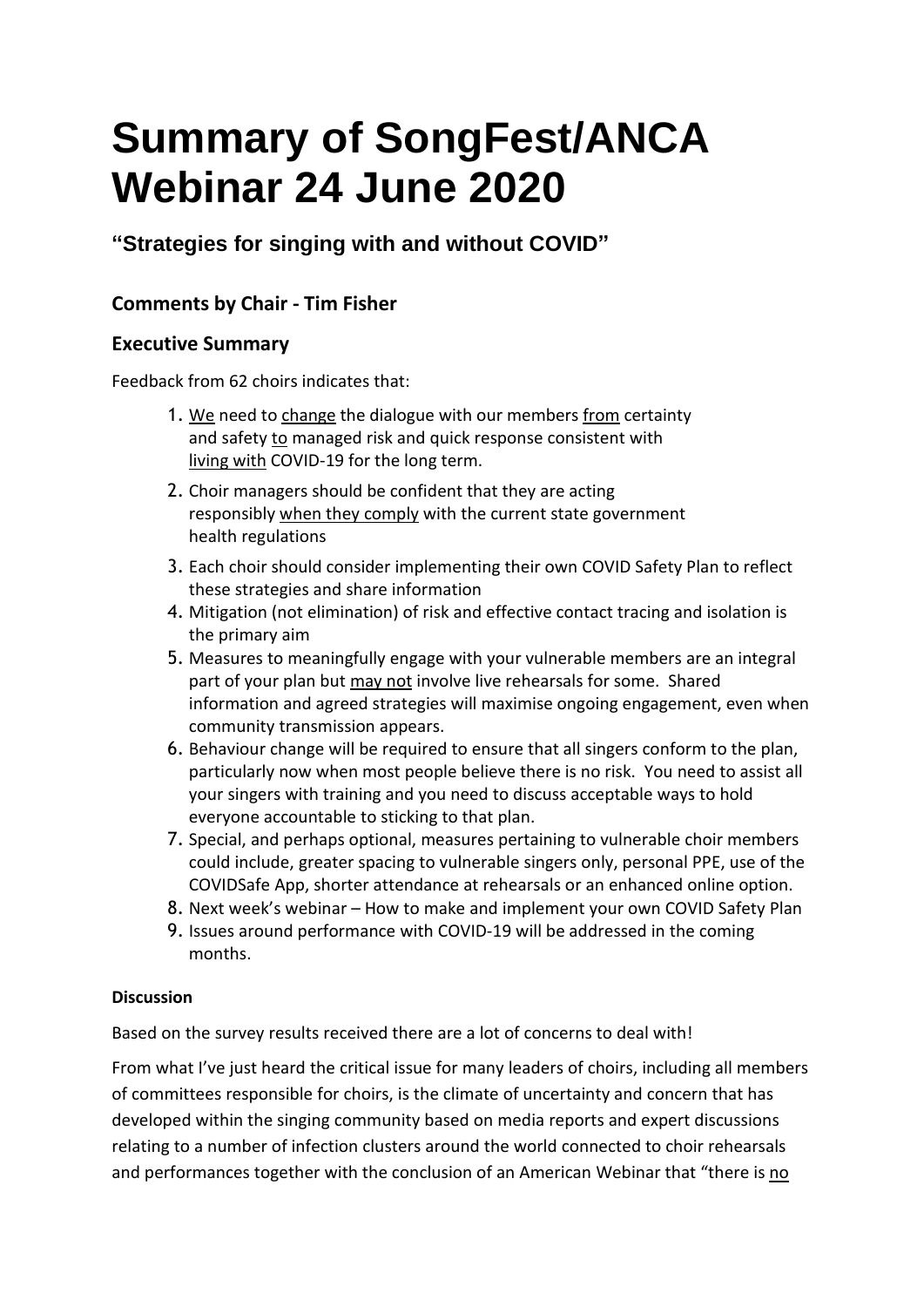safe way for singers to rehearse together until there is a COVID-19 vaccine and a 95% effective treatment in place".

Let's be clear. This statement is true, provided the vaccine is 100% effective. It is equally true to substitute any other activity into that statement. There is no safe way to go to a restaurant, play contact sport, use public transport etc, etc, during a pandemic. The statement is a truth about the reality of living in the world with COOVID-19. The risk of doing so is something that every one of us must assess when it comes to each and every activity we undertake short of isolation. Essentially singers have taken on a special status through these reports and conclusions when this situation is not at all unique to them.

More clusters and super spreading events happen with other activities than singing. Singing represents a clear risk. It is not special in being an activity that has a risk of infection.

The easing of restrictions by our state government is not a promise that abiding by the regulations in force at any particular time will keep you, personally, safe. They are a compromise between economic health, community safety (that is the avoidance of widespread infection and the collapse of our health system), and personal risk. As the restrictions ease the personal risk increases, the community risk is managed and the economic health improves, hopefully.

So, while government regulations are not a guarantee of personal safety, they are a guarantee of organizational safety. The government is effectively saying to all organizations that they have a social license to operate provided your activity fits within the regulations. Singing does.

This addresses one of the key concerns that leaps off the survey. Choir managers and committees are afraid that they are responsible for putting people's lives at risk if they commence live rehearsals. The regulatory framework makes this responsibility clear. Choir managers are responsible for satisfying the current regulations and ensuring that all members of their choir conduct themselves accordingly. Individuals must make decisions about the consequences of the risks they take, in singing and every other activity, and act accordingly. Where these individuals are children choir managers will need to engage with their parents/guardians accordingly.

To be clear, choir managers have certainty. Individual singers do not. If we conflate these two issues it paralyses choir managers.

Choir managers cannot guarantee safety. They are not required to. They should not encourage or persuade individuals to attend live rehearsals or not. They should let singers know what to expect at a choir rehearsal. They should direct singers to information sources that assist them to make informed decisions about the risks they face. They aren't responsible for the consequences of the decision made by any singer provided the choir operates within the regulations.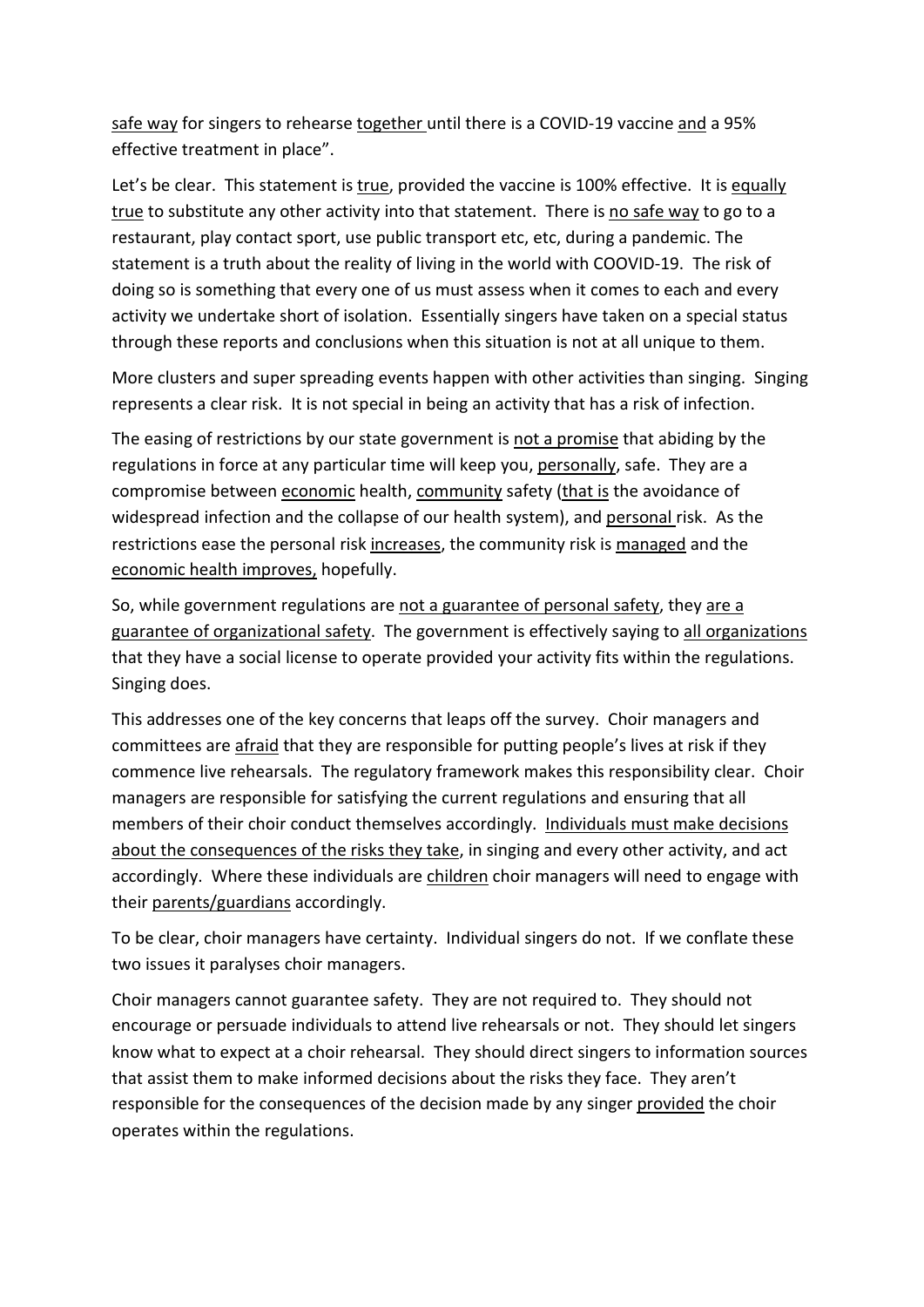This is a long-term situation. Our communities must adapt to the risk that COVID-19 presents, particularly to our most vulnerable people. Right now in WA we are in a terrific position. There appears to have been no community spread for quite some time. This has created an environment where most people have moved from the initial panic of lockdown to now building confidence to undertake normal activities. This is a great environment in which to start live singing rehearsals. However this is unlikely to last forever for a whole range of reasons.

I'm concerned that we do not squander the gains we've made and mislead ourselves about the nature of the future. It is very likely that COVID-19 will reappear in WA at some point in the future. This is not a disaster. The current situation in Victoria is probably a better template of our future with a steady emergence of new cases and no exponential spread of the virus….provided that's what they achieve over the next week or so! We need to be having the discussions now, when we feel almost no risk, to enable us to continue to sing together in the future when there is a greater risk. We can sing now, as we will be able to sing then, because the risk is acceptable to many based on the accepted and consistent behavior of all members of the singing group. Getting started is the easy bit. Making a plan and having a strategy to keep singing when there is slightly more risk is the top prize.

Let's be clear, if the health authorities get sufficiently concerned about the rate of community infection in WA at any stage in the future they will re-impose restrictions. If the state government says to stop singing then we will stop. Up and until that point the choir can have a plan to meet and rehearse. The unknown will be how many of your members feel that the risk is acceptable to them and for how long.

How choir managers engage with all singers about how your choir will operate, what new behaviours every choir member will need to adjust to and what training everyone will be given to learn those new behaviours will have a big bearing on how confident your highly vulnerable members feel about coming to your live choir rehearsal. If you aren't diligent about ensuring that all singers comply with the current regulations, let alone any additional measures you add, then vulnerable singers will be inclined to stop attending earlier.

#### **The Informed Choice**

#### So, how can singers make an informed choice?

There is incomplete research and data and considerable speculation. Reports tend to focus on zero risk scenarios which are not appropriate to the real world task of living with COVID-19. Beyond it being not absolutely safe, no-one can quantify the risk or define how much safer this measure is than that one.

It is tempting to ask authorities and experts for guidance. However, as we have seen from recent webinars, in the absence of data they will revert to a conservative approach and probably tell you that you shouldn't do anything because it isn't safe. This is the worst